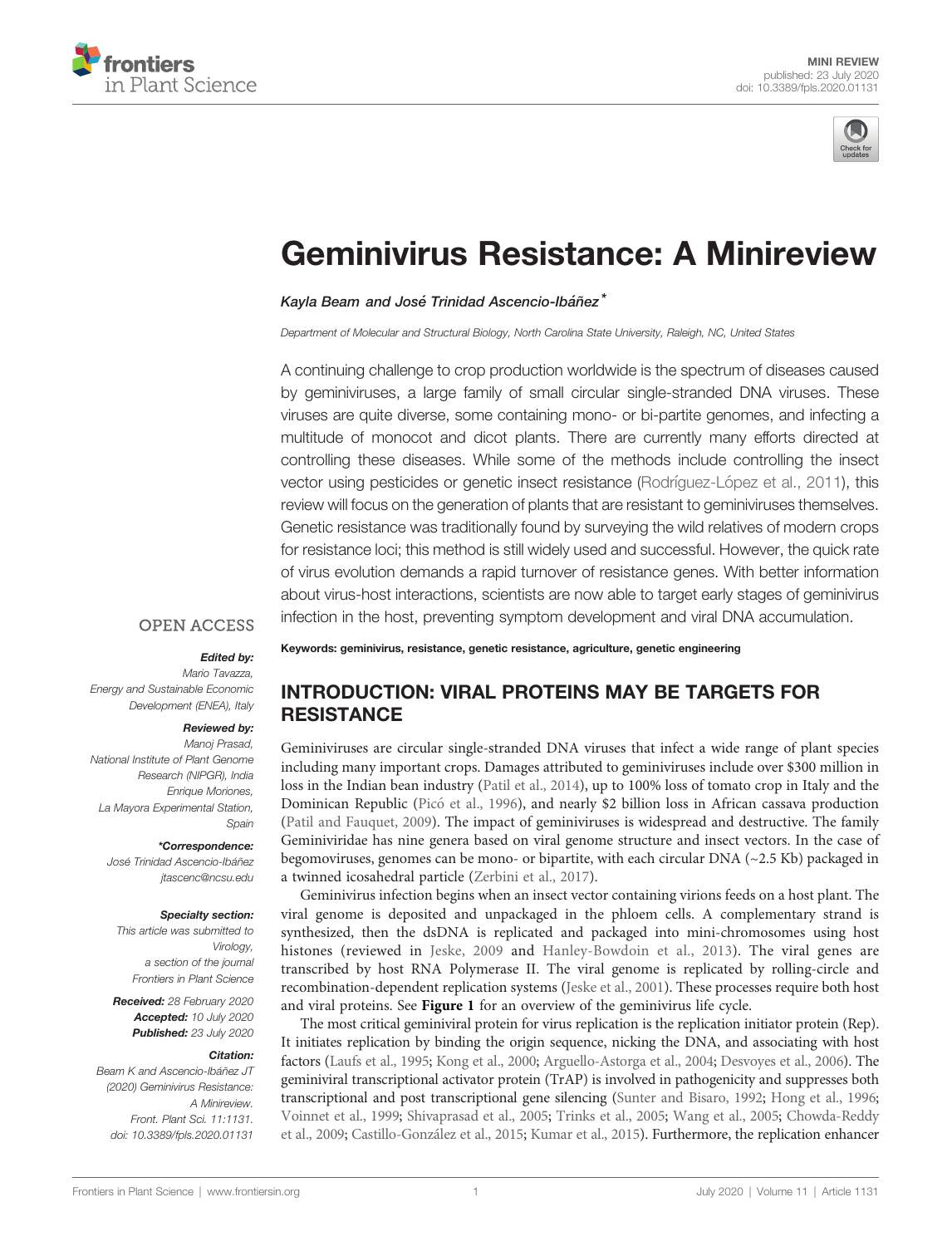<span id="page-1-0"></span>

protein (REn) contributes to increased viral replication and interacts with host factors and with Rep. Geminiviruses also encode proteins for packaging and movement. The coat protein (CP) comprises the viral capsid and is critical for vector specificity ([Noris et al., 1998\)](#page-7-0) and viral nuclear import [\(Liu et al., 1999](#page-7-0)) and is also required for symptom development. In bipartite geminiviruses, the nuclear shuttle protein (NSP) is responsible for nuclear import by binding ssDNA. It also aids in intercellular movement by interacting with the movement protein (MP) at the membrane. MP is responsible primarily for the intercellular spread of viral DNA [\(Noueiry et al., 1994\)](#page-7-0) by increasing the size exclusion limit of plasmodesmata [\(Rojas et al., 2001\)](#page-7-0). For excellent reviews in these subjects please see [Hanley-Bowdoin et al., 2013;](#page-6-0) [Czosnek](#page-6-0) [et al., 2017;](#page-6-0) [Rojas et al., 2018,](#page-7-0) and [Martins et al., 2020](#page-7-0).

# NATURALLY OCCURRING RESISTANCE

In the process of crop domestication, traits that are not directly beneficial are often bred out in favor of those increasing yield in particular conditions. When a new challenge arises, breeders

search wild relatives for traits that increase survival. This is the case with geminiviruses: there are multiple geminivirus resistance genes from undomesticated relatives that are utilized in agriculture. Examples include many crops like beans (reviewed by [Blair and Morales, 2008](#page-6-0)) or cotton ([Zaidi et al.,](#page-8-0) [2020](#page-8-0)). This minireview will cover resistance genes in tomato and cassava in detail. A selected list of resistance genes for these crops is presented in [Table 1](#page-2-0).

Solanum chilense is the most popular wild tomato relative for introgressing Tomato yellow leaf curl virus (TYLCV) resistance, as over 80% of its accessions are resistant [\(Yan et al., 2018\)](#page-8-0). Many of the  $Ty$  family of resistance loci are from this plant.  $Ty-1$  was introgressed into tomato from S. chilense and mapped to chromosome 6. It confers a tolerant symptomless response against TYLCV in homozygous plants [\(Zamir et al., 1994](#page-8-0)). Ty-1 is allelic with another resistance gene from S. chilense, Ty-3. These genes encode an RNA-dependent RNA polymerase (RDR) similar to RDRs 3, 4, and 5 in Arabidopsis thaliana, implying a role for RNA interference ([Verlaan et al., 2013\)](#page-8-0). A. thaliana itself may be a source for resistance as found by [Reyes et al. \(2017\)](#page-7-0) in an accession showing immunity to Cabbage leaf curl virus (CbLCV) and Beet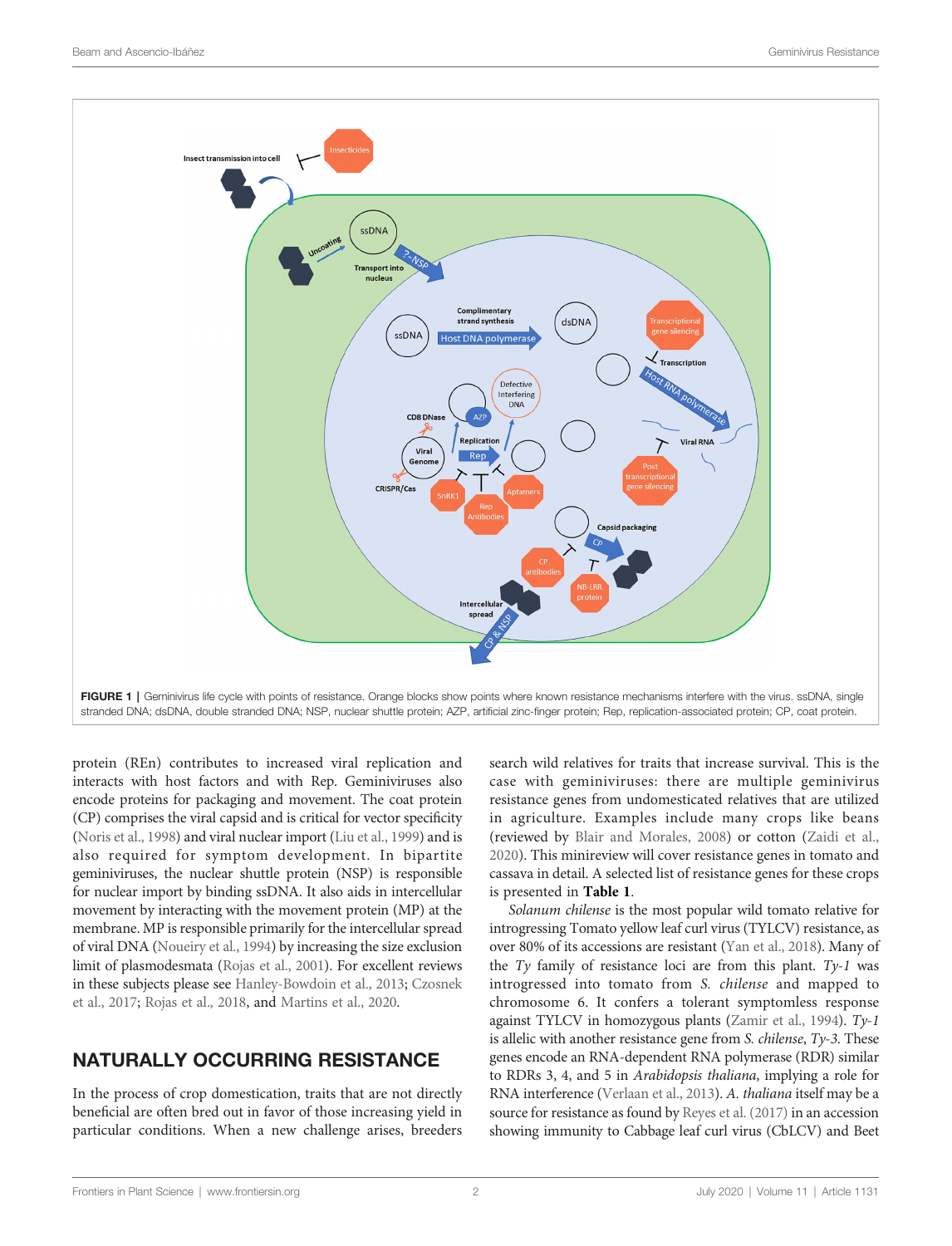<span id="page-2-0"></span>

| Gene               | Protein                               | Plant                                        | <b>Virus</b>  | Reference                                                                                  |
|--------------------|---------------------------------------|----------------------------------------------|---------------|--------------------------------------------------------------------------------------------|
| $Ty-1, Ty-3$       | RNA-dependent<br>polymerase           | S. lycopersicum                              | <b>TYLCV</b>  | (Zamir et al., 1994; Verlaan et al.,<br>2013; Butterbach et al., 2014)                     |
| $Ty-2$             | NB-LRR class protein                  | S. lycopersicum                              | <b>TYLCV</b>  | (Yang et al., 2014; Yamaguchi<br>et al., 2018)                                             |
| $Ty-4$             |                                       | S. lycopersicum                              | <b>TYLCV</b>  | (Ji et al., 2009)                                                                          |
| $ty-5$             | pelota                                | S. lycopersicum                              | <b>TYLCV</b>  | (Hutton et al., 2012; Scott et al.,<br>2015; Lapidot et al., 2015)                         |
| $Ty-6$             |                                       | S. lycopersicum                              | <b>TYLCV</b>  | (Scott et al., 2015)                                                                       |
| CMD1, CMD3         |                                       | M. esculenta                                 | <b>ACMV</b>   | (Fregene et al., 2000; Akano<br>et al., 2002; Okogbenin et al.,<br>2012)                   |
| CMD <sub>2</sub>   |                                       | M. esculenta                                 | <b>ACMV</b>   | (Akano et al., 2002; Kuria et al.,<br>2017                                                 |
| CchGLP             | MN-SOD                                | C. chinense                                  | PHYW, PepGMV  | (León-Galván et al., 2011;<br>Guevara-Olvera et al., 2012;<br>Mejía-Teniente et al., 2015) |
| SISnRK1            | SnRK1                                 | S. lycopersicum                              | TYLCV, CaLCuV | (Shen et al., 2011; Shen et al.,<br>2014; Hulsmans et al., 2016)                           |
| Permease-1<br>like |                                       | S. habrochaites introgressed S. lycopersicum | <b>TYLCV</b>  | (Eybishtz et al., 2009)                                                                    |
| LeHT1              | hexose transporter                    | S. lycopersicum                              | <b>TYLCV</b>  | (Eybishtz et al., 2010; Sade<br>et al., 2012)                                              |
| <b>SIVSRLip</b>    | lipocalin-like                        | S. Iycopersicum                              | <b>TYLCV</b>  | (Sade et al., 2012)                                                                        |
| <b>NIK</b>         | NSP-interacting kinase                | A. thaliana, S. lycopersicum, G. max         | begomoviruses | (Brustolini et al., 2015)                                                                  |
| SGS3               | RNA binding protein in<br><b>PTGS</b> | N. benthamiana                               | <b>TYLCV</b>  | (Li et al., 2017)                                                                          |
| <b>WRKY</b>        | Group III transcription<br>factors    | S. lycopersicum                              | <b>TYLCV</b>  | (Huang et al., 2016)                                                                       |

curly top virus (BCTV). Ty-1 plants have increased siRNA levels in comparison to non-resistant cultivars, corresponding with high levels of viral DNA methylation. This indicates transcriptional gene silencing (TGS) is likely involved in  $Ty-1/Ty-3$  mediated resistance [\(Butterbach et al., 2014](#page-6-0)).

Ty-2 is a TYLCV resistance locus on tomato chromosome 11 introgressed from Solanum habrochaites ([Yang et al., 2014\)](#page-8-0). This locus hosts a gene known as TYNBS1 that encodes an Nucleotide Binding, Leucine Rich Repeat (NB-LRR) protein, known elsewhere to provide pathogen resistance ([Yamaguchi et al.,](#page-8-0) [2018\)](#page-8-0). The recessive  $ty-5$  locus from a hybrid tomato known as Tyking has been mapped to chromosome 4. It is closely tied to the Quantitative trait loci (QTL) marker SlNAC1 ([Anbinder](#page-5-0) [et al., 2009;](#page-5-0) [Hutton et al., 2012\)](#page-6-0). The gene responsible for ty-5 resistance is pelota, which encodes an mRNA surveillance factor homolog ([Lapidot et al., 2015;](#page-7-0) [Wang Y. et al., 2018\)](#page-8-0). Ty-4 and Ty-6 are other resistances genes from S. chilense that are less understood. Ty-4 is a minor locus on tomato chromosome 3 ([Ji](#page-6-0) [et al., 2009\)](#page-6-0).  $Ty-6$  lies on chromosome 10, has incomplete dominance, and protects tomatoes against Tomato mottle virus (ToMoV) and TYLCV [\(Scott et al., 2015](#page-8-0); [Gill et al., 2019\)](#page-6-0).

Cassava mosaic disease (CMD) is caused by multiple cassava mosaic geminiviruses, often in complexes. CMD has only three markers in cassava known to confer resistance. CMD2 is a single locus preferred by breeders due to its dominance [\(Akano et al.,](#page-5-0) [2002](#page-5-0)). However, CMD2 is monogenic and thus at risk of viral evolution overcoming resistance. Monogenic resistance is not sufficient for long-term disease resistance, requiring constant innovation to keep ahead of viral evolution. The newest marker associated with CMD resistance is CMD3 [\(Okogbenin et al.,](#page-7-0) [2012](#page-7-0)). It arose through crossbreeding of cultivars with the CMD2 locus and another recessive resistance locus, CMD1, and appears to provide the highest resistance level of the three ([Kuria](#page-7-0) [et al., 2017\)](#page-7-0).

The CMD2-provided resistance is lost when the plants are regenerated through somatic embryogenesis [\(Beyene et al.,](#page-6-0) [2016](#page-6-0)). The mechanism for this change is unknown. The other CMD resistance alleles (CMD1 and CMD3) are unaffected and still reliable for use. The loss of CMD2-based resistance could provide a method to predict if other traits will share the same phenomenon ([Chauhan et al., 2018\)](#page-6-0). There are several potential mechanisms for this effect including somaclonal variation, which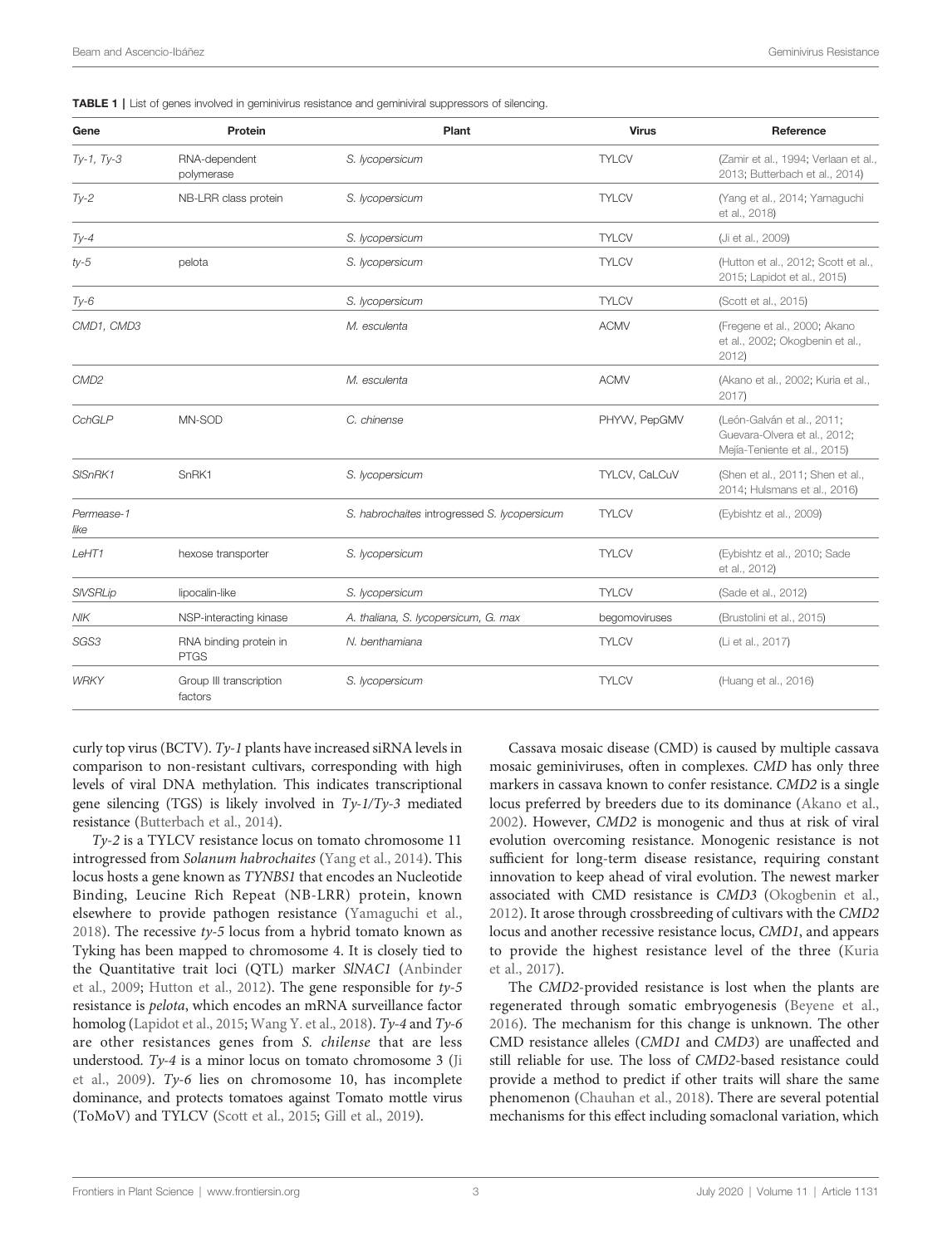is caused by epigenetic changes when the cell undergoes the disorganized regeneration phase in tissue culture ([Bairu et al.,](#page-6-0) [2011;](#page-6-0) [Lee and Seo, 2018\)](#page-7-0). However, virus evolution through pseudorecombination or recombination and not changes in the host can also be at play to break resistance in the field.

This ability to overcome genetic resistance is a very challenging aspect in geminivirus-plant interactions. One such example is the discovery of sequences enhancing geminivirus symptoms (SEGS) during CMD infection. These SEGS (encoded in the cassava genome) enabled the virus to cause symptoms in otherwise resistant cultivars, breaking the resistance [\(Ndunguru](#page-7-0) [et al., 2016](#page-7-0)). Viruses themselves also have a high rate of mutation that can change the virus-host interactions to evade resistance. For TYLCV, the mean rate of genomic substitutions is estimated to be 2.88 x  $10^{-4}$  nucleotide substitutions per site every year ([Duffy and Holmes, 2008\)](#page-6-0). This ability of geminiviruses to overcome genetic resistance has led to a resurgence of Cotton leaf curl disease (CLCuD) in south Asia after it had been nearly eradicated [\(Amrao et al., 2010](#page-5-0)).

# GEMINIVIRUS-PLANT INTERACTIONS AND UNDERSTANDING HOST **RESISTANCE**

Reverse genetics is a common method for identifying genes involved in viral infection. Eybishtz et al. used this method in 2009 to identify Permease I-like protein as a resistance factor against TYLCV. In knockout resistant plants, viral genomic titer increased and resulted in susceptibility [\(Eybishtz et al., 2009\)](#page-6-0). Similarly, the hexose transporter LeHT1 was also identified as a resistance gene. In LeHT1-knockout plants, TYLCV accumulates and causes a necrotic response. This implies programmed cell death may be a factor in geminiviral response ([Eybishtz et al.,](#page-6-0) [2010\)](#page-6-0). A downstream gene in the same LeHT1 pathway, a lipocalin-like gene, also results in a necrotic response to TYLCV when mutated from the resistant tomato [\(Sade et al., 2012](#page-7-0)).

A separate geminivirus resistance gene that also involves programmed cell death includes the germin-like CchGLP gene found in resistant peppers. This protein has manganese superoxide reductase activity which increases upon infection by Pepper golden mosaic virus or Pepper huasteco yellow vein virus in resistant plants only (León-Galvá[n et al., 2011\)](#page-7-0). Resistant peppers with knocked-out CchGLP develop symptoms, indicating this gene has an important role in defense [\(Mej](#page-7-0)́ıa-[Teniente et al., 2015](#page-7-0)). When transferred into susceptible tobacco plants, CchGLP conferred a mild symptom phenotype with increased reactive oxygen levels and expression of systemic acquired resistance-related genes ([Guevara-Olvera et al., 2012\)](#page-6-0). Reactive oxygen species promote programmed cell death, a general defense mechanism to prevent the spread of infectious entities such as bacteria or viruses [\(Lam, 2004\)](#page-7-0). Tomato leaf curl New Delhi Virus (ToLCNDV) resistance protein SlRPT4, a 26S proteasome, is also shown to regulate programmed cell death and ROS production. This is in addition to its inhibitory binding of the viral genome [\(Sahu et al., 2016](#page-8-0)).

SnRK1 is a major regulator of energy and nutrients in the plant cell. It is also emerging with a role in plant response to biotic stress [\(Hulsmans et al., 2016\)](#page-6-0). When challenged with geminivirus infection, A. thaliana SnRK1 has been shown to phosphorylate TrAP of CbLCV, delaying and attenuating symptoms ([Shen et al.,](#page-8-0) [2014](#page-8-0)). TrAP is an RNA silencing suppressor and acts as a transcription factor for two other geminiviral proteins [\(Fondong, 2013](#page-6-0)). In tomato, the analogue SlSnRK1 was shown to interact with the geminivirus satellite pathogenicity factor  $\beta$ C1. SISnRK1 is shown to phosphorylate  $\beta$ C1, leading to symptom delay and viral DNA load reduction [\(Shen et al., 2011](#page-8-0)). Additionally, SnRK1 phosphorylates the Tomato golden mosaic virus Rep protein and interferes with its dsDNA binding function. This reduces viral DNA replication and symptoms [\(Shen et al.,](#page-8-0) [2018\)](#page-8-0). These features make SnRK1 an important factor in geminivirus defense. Other aspects of the host response like SUMOylation, senescence response and autophagy (reviewed by [Kumar, 2019\)](#page-7-0) may be used against the virus but viable resistance strategies have yet to be developed.

Another receptor kinase that is known to counteract geminivirus infection is the NSP-interacting kinase (NIK) family ([Santos et al., 2010](#page-8-0)). A. thaliana NIKs are activated via oligomerization and autophosphorylation upon begomovirus infection ([Brustolini et al., 2015\)](#page-6-0). The downstream target of NIK is the ribosomal protein L10, which enters the nucleus and downregulates translation-related genes to slow down the infection [\(Santos et al., 2010;](#page-8-0) [Brustolini et al., 2015](#page-6-0)). The begomovirus has evolved alongside NIK to suppress its antiviral activity by binding to the critical threonine 474, preventing the phosphorylation required for NIK activation ([Santos et al., 2010\)](#page-8-0). This same T474 when changed to phosphomimetic aspartate constitutively activates antiviral response genes, circumvents interference by NSP, and confers tolerance to begomovirus infection ([Brustolini et al., 2015](#page-6-0)). Furthermore, a GTPase that interacts with NSP can also be conceived as a target to develop resistance against geminiviruses ([Martins et al., 2020](#page-7-0)). These responses exemplify that understanding and changing genetic interactions can provide new solutions for disease management.

The status of the plant hormones in response to geminiviruses has not been exhaustively assessed. Hormone changes related to pathogen response fall within the salicylic acid (SA), jasmonic acid (JA), and ethylene pathways (ET), where SA pathway is upregulated during CbLCV infection in A. thaliana, JA is downregulated, and ET has both responses in a transcriptomic study (Ascencio-Ibá[ñez et al., 2008](#page-5-0)). Plants overexpressing SA (cpr1 mutants) displayed a substantial delay in symptom appearance upon infection, suggesting that plants with SA pathway always on may have partial protection against geminiviruses. On the other side, the CbLCV depletes the production of jasmonate. JA is known for deterring insects and reducing the transmissibility of geminiviruses [\(Escobar-Bravo](#page-6-0) [et al., 2016](#page-6-0)) so it could be used to reduce infection and impact transmission of the virus [\(Sun et al., 2017\)](#page-8-0). The issue is that SA and JA seemed to be antagonistic on the plants, which will make a plant producing both simultaneously at high levels not a viable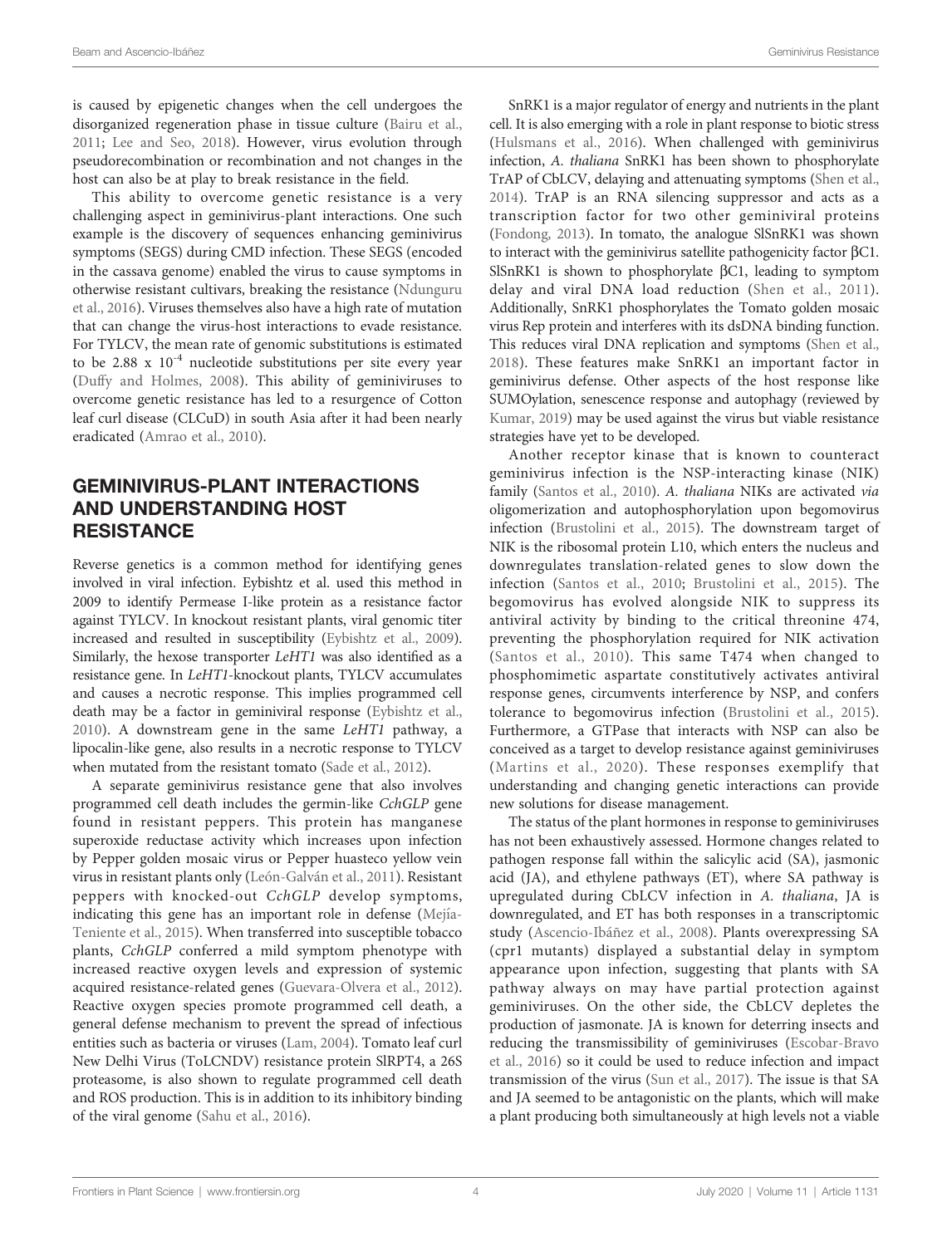alternative. Auxins, gibberellins, cytokinins, brassinosteroids, abscisic acid, and strigolactones are all involved in the plant responses. However, not enough information is available yet to derive a putative resistance path.

## ENGINEERED RESISTANCE

Natural defense mechanisms are often utilized to engineer a plant with geminivirus resistance. This review will briefly cover selected examples of engineered geminivirus resistance that interfere with the viral replication cycle. [Figure 1](#page-1-0) puts these mechanisms in context with geminiviral life cycle. For a more detailed look at these approaches, see [Loriato et al. \(2020\).](#page-7-0)

### Interfering With Viral Proteins

Engineered resistance can act on proteins required for viral replication or on viral DNA itself. In an approach known as "immunomodulation", transgenic plants express antibodies against viral proteins. Single-chain antibodies generated against the geminiviral coat protein were shown to bind and provide resistance in vivo ([Zakri et al., 2012](#page-8-0)). Similarly, anti-Rep antibody expression can provide resistance, but the response varies between lines due to variable transgene expression ([Safarnejad et al., 2009\)](#page-8-0). DNase 3D8 is a recombinant antibody with single- and double-stranded non-specific DNase activity that has been tested against geminiviruses BCTV and Beet severe curly top virus. Though the expression levels had to be kept low to protect host nucleic acid, 3D8 expression prevented high levels of viral DNA accumulation [\(Lee et al., 2013\)](#page-7-0).

Peptide aptamers are engineered peptide sequences to be expressed by the host to interfere with the activity of a protein of interest. These are significantly smaller than single-chain antibodies, but work similarly. They have been developed and tested to disrupt functions of geminivirus proteins, one of which is Rep from Tomato Golden Mosaic Virus. The aptamers bound Rep in vivo and lowered viral DNA production [\(Lopez-Ochoa](#page-7-0) [et al., 2006\)](#page-7-0). In transgenic tomato, peptide aptamers were also effective against TYLCV and ToMoV by reducing viral symptoms and viral load ([Reyes et al., 2013\)](#page-7-0). Another approach for replication interference is by competition, as has been shown with subgenomic DNA. However, this approach is highly virus-specific, making its practical use limited and inefficient ([Stanley et al., 1990](#page-8-0); [Stenger, 1994\)](#page-8-0).

Viral infection can also be impeded by sequestration of protein targets. Rep can be out-competed for origin binding by artificial zinc-finger proteins with specific DNA binding, and one has been shown with greater affinity for the TYLCV origin than Rep ([Mori et al., 2013\)](#page-7-0). A plant expressing it or a similar protein may inhibit geminivirus replication. Mendoza-Figueroa et al. found a globulin-derived peptide with high affinity for the TYLCV origin and that reduced viral load when applied to infected plants. This indicates that the peptide may not need to be expressed by the plant, but rather can be applied exogenously to interfere with Rep activity ([Mendoza-Figueroa et al., 2018\)](#page-7-0).

# Viral Responses Against Gene Silencing Rendered by the Host

Gene silencing regulates host processes by eliminating mRNA before translation and is a defense against viral RNA. Dicer-like proteins cleave dsRNA sequences into short interfering RNA (siRNA) molecules 21–24 nt in length [\(Rey and Fondong, 2018\)](#page-7-0). The siRNA is loaded into a complex with Argonaute proteins, which are then directed to complimentary DNA or RNA sequences. This results in several outcomes, including degradation or sequestration of existing RNAs (post-transcriptional gene silencing) or targeting DNA for methylation (transcriptional gene silencing) [\(Mathieu and Bender, 2004](#page-7-0); [Raja et al., 2010](#page-7-0)). RDRs spread silencing throughout the plant by multiplying the secondary siRNA signal [\(Rey and Fondong, 2018\)](#page-7-0).

To counteract silencing, geminiviruses have evolved viral suppressors of RNA silencing which are often pathogenicity factors. For example, V2 of Tomato yellow leaf curl China virus interacts with and sequesters secondary siRNAs, hindering the spread of silencing. V2 of TYLCV suppresses gene silencing by interacting with host proteins suppressor of gene silencing 3 and histone deacetylase 6 [\(Fondong, 2013;](#page-6-0) [Wieczorek and Obr](#page-8-0)ępalska-Stęplowska, 2015; [Li et al., 2017;](#page-7-0) [Wang B. et al., 2018\)](#page-8-0). Another example of RNA silencing suppression is TrAP of Mungbean yellow mosaic Indian virus. It slows siRNA production by blocking RDR6-mediated biogenesis of siRNA, binds to Argonaute 1 to prevent its action, and lowers global DNA methylation levels [\(Buchmann](#page-6-0) [et al., 2009](#page-6-0); [Kumar et al., 2015](#page-6-0)). C4 protein of Cotton leaf curl Multan virus, Cassava mosaic viruses, Tomato leaf curl New Delhi virus, and BCTV is also known to suppress silencing [\(Vanitharani et al., 2004;](#page-8-0) [Ismayil et al., 2018](#page-6-0); [Vinutha et al.,](#page-8-0) [2018](#page-8-0)) and can be a symptom determinant in infection [\(Mills-](#page-7-0)[Lujan and Deom, 2010](#page-7-0)).

Upon geminivirus challenge, an increase in siRNA is correlated with a decrease in symptoms [\(Chellappan et al., 2004](#page-6-0)). Resistance and recovery phenotypes are strongly associated with RNA silencing. The intergenic region of the BCTV is targeted by transcriptional gene silencing, evidenced by a greater proportion of siRNAs produced for this region along with a heavier methylation load in recovered plants [\(Yadav and Chattopadhyay,](#page-8-0) [2011;](#page-8-0) [Coursey et al., 2018\)](#page-6-0). There is a significant inverse relation between the viral DNA methylation and the disease progression, measured by symptom severity and viral titer (Rodrí[guez-Negrete](#page-7-0) [et al., 2009;](#page-7-0) [Yadav and Chattopadhyay, 2011\)](#page-8-0).

Transgenic approaches have been developed in multiple systems to generate plants that produce antiviral siRNAs, artificial miRNAs, long non-coding RNAs, synthetic transacting small interfering RNAs, etc., with different levels of success (some reviewed in [Kumar and Khan, 2019\)](#page-6-0). This concept has been proven in transgenic beans against Bean golden mosaic virus ([Aragão et al., 2013\)](#page-5-0). In general, a viral gene is expressed in the host to initiate PTGS quicker and to a higher degree when challenged by the virus. The plants expressing the gene in hairpin form had the highest levels of resistance and siRNA, with some plants showing no symptoms at all ([Leibman et al., 2015;](#page-7-0) [Tomar et al., 2018](#page-8-0)). However, this is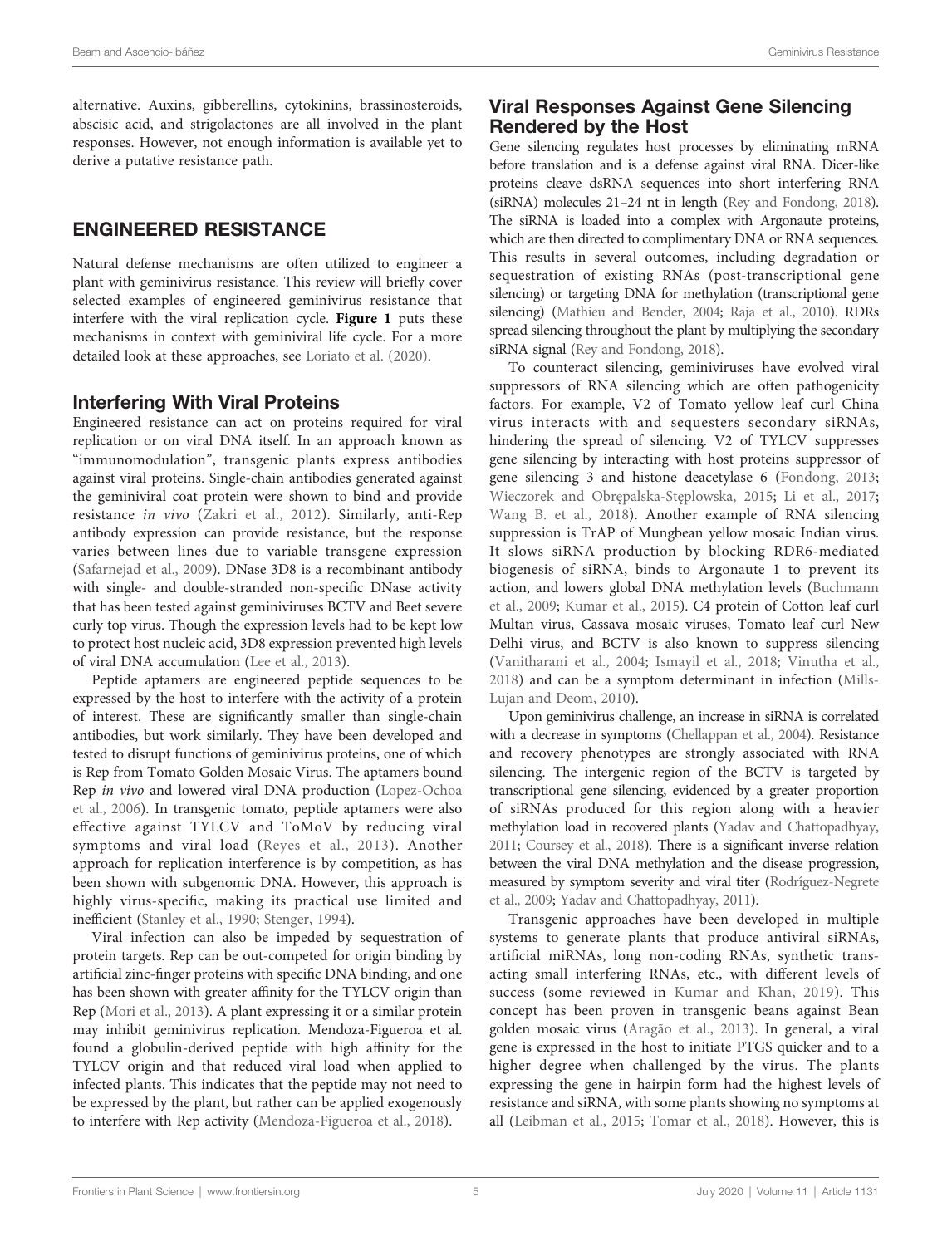<span id="page-5-0"></span>apparently dosage-dependent, as multiple studies have shown that resistance is inversely correlated with siRNA level and can be broken by high viral titer [\(Vanderschuren et al., 2009;](#page-8-0) [Leibman](#page-7-0) [et al., 2015\)](#page-7-0). Furthermore, it has been described that the resistance is sequence dependent and only covers a single species of virus [\(Fuentes et al., 2016](#page-6-0)). This limits the use of the technology but does not preclude its application when the prevalent virus is a single species.

The recent advent of the clustered regularly interspaced short palindromic repeats (CRISPR)/Cas system has introduced new tools for generating resistance to geminiviruses. It has potential as a specific editing tool, and has shown to be effective against several different geminiviruses when expressed in plants (reviewed by [Zaidi et al., 2016](#page-8-0)). In all cases, the presence of the Cas endonuclease and targeted short guide RNAs (sgRNAs) reduced viral titer and symptom development. Studies suggest that the level of Cas9 expression was a deciding factor in the level of symptom reduction [\(Baltes et al., 2015;](#page-6-0) [Ji et al., 2015\)](#page-6-0). Not only is this system effective in reducing geminivirus infection but confers multiple-virus resistance when the conserved nonanucleotide sequence was targeted. This was demonstrated in a dual infection with TYLCV and BCTV. (Ali et al., 2015).

CRISPR/Cas9 offers a great tool to integrate geminivirus resistance into susceptible plants, yet it is not perfect. Zhang et al. described in 2018 that their high-specificity gRNA was still showing off-target effects when expressed in A. thaliana. These were reduced by using a modified gRNA scaffold (expressing the gRNA adjacent to tRNA9met) and using the SpCas9 mutant ([Zhang et al., 2018\)](#page-8-0). Another unintended consequence of CRISPR-based viral resistance is the evolution of the virus to evade sgRNA. This adaptation renders the resistance useless ([Mehta et al., 2019](#page-7-0)).

### **CONCLUSIONS**

Although geminiviruses are very successful at infecting their hosts, plants also evolve to overcome or tolerate infection. Protective measures are introduced by humans as we seek to maintain our crop productivity. It is important to continue innovating to keep pace with the rapid viral evolution. Resistance based on DNA sequence is at a disadvantage as it

#### **REFERENCES**

- Akano, A. O., Dixon, A. G. O., Mba, C., Barrera, E., and Fregene, M. (2002). Genetic Mapping of a Dominant Gene Conferring Resistance to Cassava Mosaic Disease. Theor. Appl. Genet. 105 (4), 521–525. doi: [10.1007/s00122-](https://doi.org/10.1007/s00122-002-0891-7) [002-0891-7](https://doi.org/10.1007/s00122-002-0891-7)
- Ali, Z., Abulfaraj, A., Idris, A., Ali, S., Tashkandi, M., and Mahfouz, M. M. (2015). CRISPR/Cas9-Mediated Viral Interference in Plants. Genome Biol. 16, 238– 248. doi: [10.1186/s13059-015-0799-6](https://doi.org/10.1186/s13059-015-0799-6)
- Amrao, L., Amin, I., Shahid, M.S., Briddon, R. W., and Mansoor, S. (2010). Cotton Leaf Curl Disease in Resistant Cotton Is Associated with a Single Begomovirus That Lacks an Intact Transcriptional Activator Protein. Virus Res. 152 (1–2), 153–163. doi: [10.1016/j.virusres.2010.06.019](https://doi.org/10.1016/j.virusres.2010.06.019)
- Anbinder, I., Reuveni, M., Azari, R., Paran, I., Nahon, S., Shlomo, H., et al (2009). Molecular Dissection of Tomato Leaf Curl Virus Resistance in Tomato Line

relies on sequence to remain unchanged. These also tend to be very virus-specific, making it difficult to protect crops against mixed infections that are common. Antibody-based systems and peptide aptamers may hold better long-term resistance since they put more indirect evolutionary pressure on the geminivirus genome. Additionally, the peptide aptamers showed a broader base of effectiveness ([Reyes et al., 2013](#page-7-0)), which may be effective at fighting mixed infections. Aptamers can be improved and mixed or re-designed using in silico approaches to increase its affinity. However, the long history of virus/host competitive evolution shows that protein-based resistance can still be overcome. To continue developing more resistant crops, we must gain a greater basic understanding of how these viruses infect the plants and how the plant responds to and harbors viral replication. An ideal resistance would prevent initial viral replication, eliminating the opportunity for the virus to evolve. Furthermore, a combinatorial or additive approach targeting both the virus and the vector may provide with a better opportunity to impair the infection and provide a longer lasting protection to crops.

## AUTHOR CONTRIBUTIONS

JA-I conceived and supervised the review topics. KB wrote the first draft. All authors contributed to the article and approved the submitted version.

# FUNDING

This work was partially funded by the Bill and Melinda Gates Foundation (CPT005698) and by the T&E Biochemistry Foundation.

### ACKNOWLEDGMENTS

The authors thank Drs. Niki Robertson, Wei Shen, and Maria Reyes for the critical review of the manuscript. We also apologize to any authors and work that was not cited due to restrictions in the size of the manuscript.

TY172 Derived from Solanum Peruvianum. Theor. Appl. Genet. 119, 519–530. doi: [10.1007/s00122-009-1060-z](https://doi.org/10.1007/s00122-009-1060-z)

- Aragão, F. J. L., Nogueira, E. O. P. L., Tinoco, M. L. P., and Faria, J. C. (2013). Molecular Characterization of the First Commercial Transgenic Common Bean Immune to the Bean Golden Mosaic Virus. J. Biotechnol. 166 (1–2), 42– 50. doi: [10.1016/j.jbiotec.2013.04.009](https://doi.org/10.1016/j.jbiotec.2013.04.009)
- Arguello-Astorga, G., Lopez-Ochoa, L., Kong, L.-J., Orozco, B. M., Settlage, S. B., and Hanley-Bowdoin, L. (2004). A Novel Motif in Geminivirus Replication Proteins Interacts with the Plant Retinoblastoma-Related Protein. J. Virol. 78 (9), 4817–4826. doi: [10.1128/JVI.78.9.4817-4826.2004](https://doi.org/10.1128/JVI.78.9.4817-4826.2004)
- Ascencio-Ibáñez, J. T., Sozzani, R., Lee, T.-J., Chu, T.-M., Wolfinger, R. D., Cella, R., et al (2008). Global Analysis of Arabidopsis Gene Expression Uncovers a Complex Array of Changes Impacting Pathogen Response and Cell Cycle during Geminivirus Infection. Plant Physiol. 148 (1), 436–454. doi: [10.1104/](https://doi.org/10.1104/pp.108.121038) [pp.108.121038](https://doi.org/10.1104/pp.108.121038)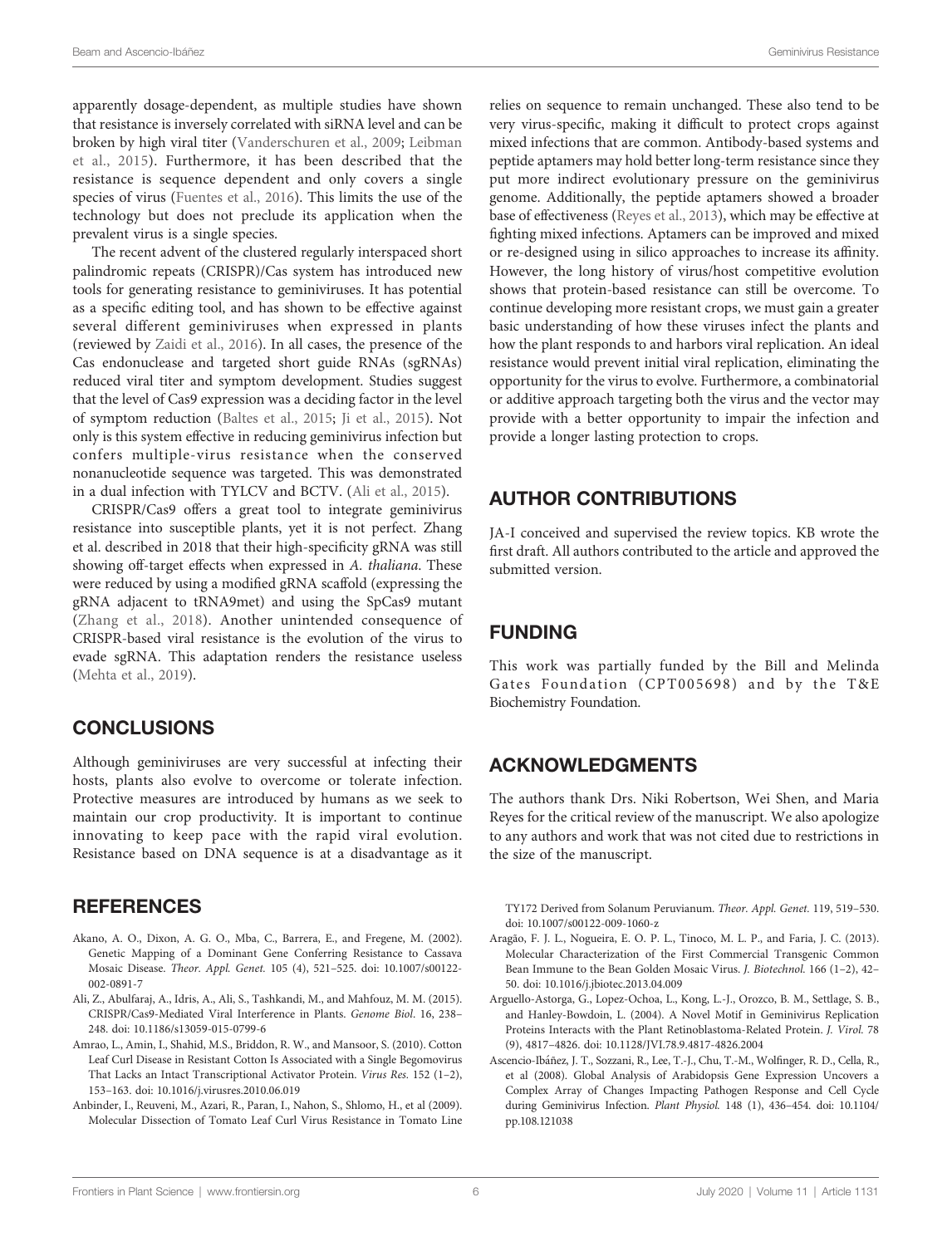- <span id="page-6-0"></span>Bairu, M. W., Aremu, A. O., and Staden, J. V. (2011). Somaclonal Variation in Plants: Causes and Detection Methods. Plant Growth Regulation no 63, 147– 173. doi: [10.1007/s10725-010-9554-x](https://doi.org/10.1007/s10725-010-9554-x)
- Baltes, N. J., Hummel, A. W., Konecna, E., Cegan, R., Bruns, A. N., Bisaro, D. M., et al (2015). Conferring Resistance to Geminiviruses with the CRISPR–Cas Prokaryotic Immune System. Nat. Plants 1 (10), 15145. doi: [10.1038/](https://doi.org/10.1038/nplants.2015.145) [nplants.2015.145](https://doi.org/10.1038/nplants.2015.145)
- Beyene, G., Chauhan, R. D., Wagaba, H., Moll, T., Alicai, T., Miano, D., et al (2016). Loss of CMD2-Mediated Resistance to Cassava Mosaic Disease in Plants Regenerated through Somatic Embryogenesis. Mol. Plant Pathol. 17 (7), 1095–1110. doi: [10.1111/mpp.12353](https://doi.org/10.1111/mpp.12353)
- Blair, M. W., and Morales, F. J. (2008). "Geminivirus Resistance Breeding in Common Bean," in CAB Reviews: Perspectives in Agriculture, Veterinary Science, Nutrition and Natural Resources, (CABI Wallingford UK) vol. 3. doi: [10.1079/PAVSNNR20083089](https://doi.org/10.1079/PAVSNNR20083089)
- Brustolini, O. J. B., Machado, J. P. B., Condori-Apfata, J. A., Coco, D., Deguchi, M., Loriato, V. A. P., et al (2015). Sustained NIK-Mediated Antiviral Signalling Confers Broad-Spectrum Tolerance to Begomoviruses in Cultivated Plants. Plant Biotechnol. J. 13 (9), 1300–1311. doi: [10.1111/pbi.12349](https://doi.org/10.1111/pbi.12349)
- Buchmann, R.C., Asad, S., Wolf, J. N., Mohannath, G., and Bisaro, D. M. (2009). Geminivirus AL2 and L2 Proteins Suppress Transcriptional Gene Silencing and Cause Genome-Wide Reductions in Cytosine Methylation. J. Virol. 83 (10), 5005–5013. doi: [10.1128/JVI.01771-08](https://doi.org/10.1128/JVI.01771-08)
- Butterbach, P., Verlaan, M. G., Dullemans, A., Lohuis, D., Visser, R. G.F., Bai, Y., et al (2014). Tomato Yellow Leaf Curl Virus Resistance by Ty-1 Involves Increased Cytosine Methylation of Viral Genomes and Is Compromised by Cucumber Mosaic Virus Infection. Proc. Natl. Acad. Sci. United States America 111 (35), 12942–12947. doi: [10.1073/pnas.1400894111](https://doi.org/10.1073/pnas.1400894111)
- Castillo-González, C., Liu, X., Huang, C., Zhao, C., Ma, Z., Hu, T., et al (2015). Geminivirus-Encoded TrAP Suppressor Inhibits the Histone Methyltransferase SUVH4/KYP to Counter Host Defense. ELife 4, e06671. doi: [10.7554/](https://doi.org/10.7554/eLife.06671) [eLife.06671](https://doi.org/10.7554/eLife.06671)
- Chauhan, R. D., Beyene, G., and Taylor, N. J. (2018). Multiple Morphogenic Culture Systems Cause Loss of Resistance to Cassava Mosaic Disease. BMC Plant Biol. 18 (1), 132. doi: [10.1186/s12870-018-1354-x](https://doi.org/10.1186/s12870-018-1354-x)
- Chellappan, P., Vanitharani, R., and Fauquet, C. M. (2004). Short Interfering RNA Accumulation Correlates with Host Recovery in DNA Virus-Infected Hosts, and Gene Silencing Targets Specific Viral Sequences. J. Virol. 78 (14), 7465– 7477. doi: [10.1128/JVI.78.14.7465-7477.2004](https://doi.org/10.1128/JVI.78.14.7465-7477.2004)
- Chowda-Reddy, R. V., Dong, W., Felton, C., Ryman, D., Ballard, K., and Fondong, V. N. (2009). Characterization of the Cassava Geminivirus Transcription Activation Protein Putative Nuclear Localization Signal. Virus Res. 145 (2), 270–278. doi: [10.1016/j.virusres.2009.07.022](https://doi.org/10.1016/j.virusres.2009.07.022)
- Coursey, T., Regedanz, E., and Bisaro, D. M. (2018). Arabidopsis RNA Polymerase V Mediates Enhanced Compaction and Silencing of Geminivirus and Transposon Chromatin during Host Recovery from Infection. J. Virol. 92 (7), e01320–e01317. doi: [10.1128/JVI.01320-17](https://doi.org/10.1128/JVI.01320-17)
- Czosnek, H., Hariton-Shalev, A., Sobol, I., Gorovits, R., and Ghanim, M. (2017). The Incredible Journey of Begomoviruses in Their Whitefly Vector. Viruses 9 (10), 273–291. doi: [10.3390/v9100273](https://doi.org/10.3390/v9100273)
- Desvoyes, B., Ramirez-Parra, E., Xie, Qi, Chua, N. H., and Gutierrez, C. (2006). Cell Type-Specific Role of the Retinoblastoma/E2F Pathway during Arabidopsis Leaf Development. Plant Physiol. 140 (1), 67–80. doi: [10.1104/](https://doi.org/10.1104/pp.105.071027) [pp.105.071027](https://doi.org/10.1104/pp.105.071027)
- Duffy, S., and Holmes, E. C. (2008). Phylogenetic Evidence for Rapid Rates of Molecular Evolution in the Single-Stranded DNA Begomovirus Tomato Yellow Leaf Curl Virus. J. Virol. 82 (2), 957–965. doi: [10.1128/JVI.01929-07](https://doi.org/10.1128/JVI.01929-07)
- Escobar-Bravo, R., Alba, J. M., Pons, C., Granell, A., Kant, M. R., Moriones, E., et al (2016). A Jasmonate-Inducible Defense Trait Transferred from Wild into Cultivated Tomato Establishes Increased Whitefly Resistance and Reduced Viral Disease Incidence. Front. Plant Sci. 7:1732:1732. doi: [10.3389/](https://doi.org/10.3389/fpls.2016.01732) [fpls.2016.01732](https://doi.org/10.3389/fpls.2016.01732)
- Eybishtz, A., Peretz, Y., Sade, D., Akad, F., and Czosnek, H. (2009). Silencing of a Single Gene in Tomato Plants Resistant to Tomato Yellow Leaf Curl Virus Renders Them Susceptible to the Virus. Plant Mol. Biol. 71 (1–2), 157–171. doi: [10.1007/s11103-009-9515-9](https://doi.org/10.1007/s11103-009-9515-9)
- Eybishtz, A., Peretz, Y., Sade, D., Gorovits, R., and Czosnek, H. (2010). Tomato Yellow Leaf Curl Virus Infection of a Resistant Tomato Line with a Silenced

Sucrose Transporter Gene LeHT1 Results in Inhibition of Growth, Enhanced Virus Spread, and Necrosis. Planta 231 (3), 537–548. doi: [10.1007/s00425-009-](https://doi.org/10.1007/s00425-009-1072-6) [1072-6](https://doi.org/10.1007/s00425-009-1072-6)

- Fondong, V. N. (2013). Geminivirus Protein Structure and Function. Mol. Plant Pathol. 14 (6), 635–649. doi: [10.1111/mpp.12032](https://doi.org/10.1111/mpp.12032)
- Fregene, M., Bernal, A., Duque, M., Dixon, A., and Tohme, J. (2000). AFLP Analysis of African Cassava (Manihot Esculenta Crantz) Germplasm Resistant to the Cassava Mosaic Disease (CMD). Theor. Appl. Genet. 100, 678–685. doi: [10.1007/s001220051339](https://doi.org/10.1007/s001220051339)
- Fuentes, A., Carlos, N., Ruiz, Y., Callard, D., Anchez, Y., Ia, M., et al (2016). Field Trial and Molecular Characterization of RNAi-Transgenic Tomato Plants That Exhibit Resistance to Tomato Yellow Leaf Curl Geminivirus. Mol. Plant-Microbe Interact. 29 (3), 197–209. doi: [10.1094/MPMI-08-15-0181-R](https://doi.org/10.1094/MPMI-08-15-0181-R)
- Gill, U., Scott, J. W., Shekasteband, R., Ogundiwin, E., Schuit, C., Francis, D. M., et al (2019). Ty-6, a Major Begomovirus Resistance Gene on Chromosome 10, Is Effective against Tomato Yellow Leaf Curl Virus and Tomato Mottle Virus. Theor. Appl. Genet. 132 (5), 1543–1554. doi: [10.1007/s00122-019-03298-0](https://doi.org/10.1007/s00122-019-03298-0)
- Guevara-Olvera, L., Rúız-Nito, M. L., Rangel-Cano, R. M., Torres-Pacheco, I., Rivera-Bustamante, R. F., Muñoz-Sánchez, C. I., et al (2012). Expression of a Germin-like Protein Gene (CchGLP) from a Geminivirus-Resistant Pepper (Capsicum Chinense Jacq.) Enhances Tolerance to Geminivirus Infection in Transgenic Tobacco. Physiol. Mol. Plant Pathol. 78, 45–50. doi: [10.1016/](https://doi.org/10.1016/J.PMPP.2012.01.005) [J.PMPP.2012.01.005](https://doi.org/10.1016/J.PMPP.2012.01.005)
- Hanley-Bowdoin, L., Bejarano, E. R., Robertson, D., and Mansoor, S. (2013). Geminiviruses: Masters at Redirecting and Reprogramming Plant Processes. Nat. Rev. Microbiol. 11, 777–788. doi: [10.1038/nrmicro3117](https://doi.org/10.1038/nrmicro3117)
- Hong, Y., Saunders, K., Hartley, M. R., and Stanley, J. (1996). Resistance to Geminivirus Infection by Virus-Induced Expression of Dianthin in Transgenic Plants. Virology 220, 119–127. doi: [10.1006/viro.1996.0292](https://doi.org/10.1006/viro.1996.0292)
- Huang, Y., Li, M.-Y., Wu, P., Xu, Z.-S., Que, F., Wang, F., et al (2016). Members of WRKY Group III Transcription Factors Are Important in TYLCV Defense Signaling Pathway in Tomato (Solanum Lycopersicum). BMC Genomics 17 (1), 788. doi: [10.1186/s12864-016-3123-2](https://doi.org/10.1186/s12864-016-3123-2)
- Hulsmans, S., Rodriguez, M., Coninck, B. De, and Rolland, F. (2016). The SnRK1 Energy Sensor in Plant Biotic Interactions. Trends Plant Sci. 21 (8), 648–661. doi: [10.1016/J.TPLANTS.2016.04.008](https://doi.org/10.1016/J.TPLANTS.2016.04.008)
- Hutton, S. F., Scott, J. W., and Schuster, D. J. (2012). Recessive Resistance to Tomato Yellow Leaf Curl Virus from the Tomato Cultivar Tyking Is Located in the Same Region as Ty-5 on Chromosome 4. HortScience 47 (3), 324–327. doi: [10.21273/HORTSCI.47.3.324](https://doi.org/10.21273/HORTSCI.47.3.324)
- Ismayil, A., Haxim, Y., Wang, Y., Li, H., Qian, L., Han, T., et al (2018). Cotton Leaf Curl Multan Virus C4 Protein Suppresses Both Transcriptional and Post-Transcriptional Gene Silencing by Interacting with SAM Synthetase. PloS Pathog. 14 (8), e1007282. doi: [10.1371/journal.ppat.1007282](https://doi.org/10.1371/journal.ppat.1007282)
- Jeske, H., Lütgemeier, M., and Preiß, W. (2001). DNA Forms Indicate Rolling Circle and Recombination-Dependent Replication of Abutilon Mosaic Virus. EMBO J. 20 (21), 6158–6167. doi: [10.1093/emboj/20.21.6158](https://doi.org/10.1093/emboj/20.21.6158)
- Jeske, H. (2009). "Geminiviruses," in TT Viruses. Current Topics in Microbiology and Immunology, vol. 331 . Eds. E. M. de Villiers and H. Hausen (Berlin, Heidelberg: Springer), 185–226. doi: [10.1007/978-3-540-70972-5\\_11](https://doi.org/10.1007/978-3-540-70972-5_11)
- Ji, Y., Scott, J. W., Schuster, D. J., and Maxwell, D. P. (2009). Molecular Mapping of Ty-4, a New Tomato Yellow Leaf Curl Virus Resistance Locus on Chromosome 3 of Tomato. J. Am. Soc. Hortic. Sci. 134 (2), 281–288. doi: [10.21273/](https://doi.org/10.21273/JASHS.134.2.281) [JASHS.134.2.281](https://doi.org/10.21273/JASHS.134.2.281)
- Ji, X., Zhang, H., Zhang, Yi, Wang, Y., and Gao, C. (2015). Establishing a CRISPR– Cas-like Immune System Conferring DNA Virus Resistance in Plants. Nat. Plants 1 (10). 15144 doi: [10.1038/nplants.2015.144](https://doi.org/10.1038/nplants.2015.144)
- Kong, L.-J., Orozco, B. M., Roe, J. L., Nagar, S., Ou, S., Feiler, H. S., et al (2000). A Geminivirus Replication Protein Interacts with the Retinoblastoma Protein through a Novel Domain to Determine Symptoms and Tissue Specificity of Infection in Plants. EMBO J. 19 (13), 3485–3495. doi: [10.1093/emboj/19.13.3485](https://doi.org/10.1093/emboj/19.13.3485)
- Kumar, A., and Khan, J. A. (2019). "Geminivirus Resistance Strategies," in Geminiviruses. Ed. R. Kumar (Springer Nature Switzerland: Springer International Publishing), 197–218. doi: [10.1007/978-3-030-18248-9\\_11](https://doi.org/10.1007/978-3-030-18248-9_11)
- Kumar, V., Mishra, S. K., Rahman, J., Taneja, J., Sundaresan, G., Sanan Mishra, N., et al (2015). Mungbean Yellow Mosaic Indian Virus Encoded AC2 Protein Suppresses RNA Silencing by Inhibiting Arabidopsis RDR6 and AGO1 Activities. Virology 486, 158–172. doi: [10.1016/J.VIROL.2015.08.015](https://doi.org/10.1016/J.VIROL.2015.08.015)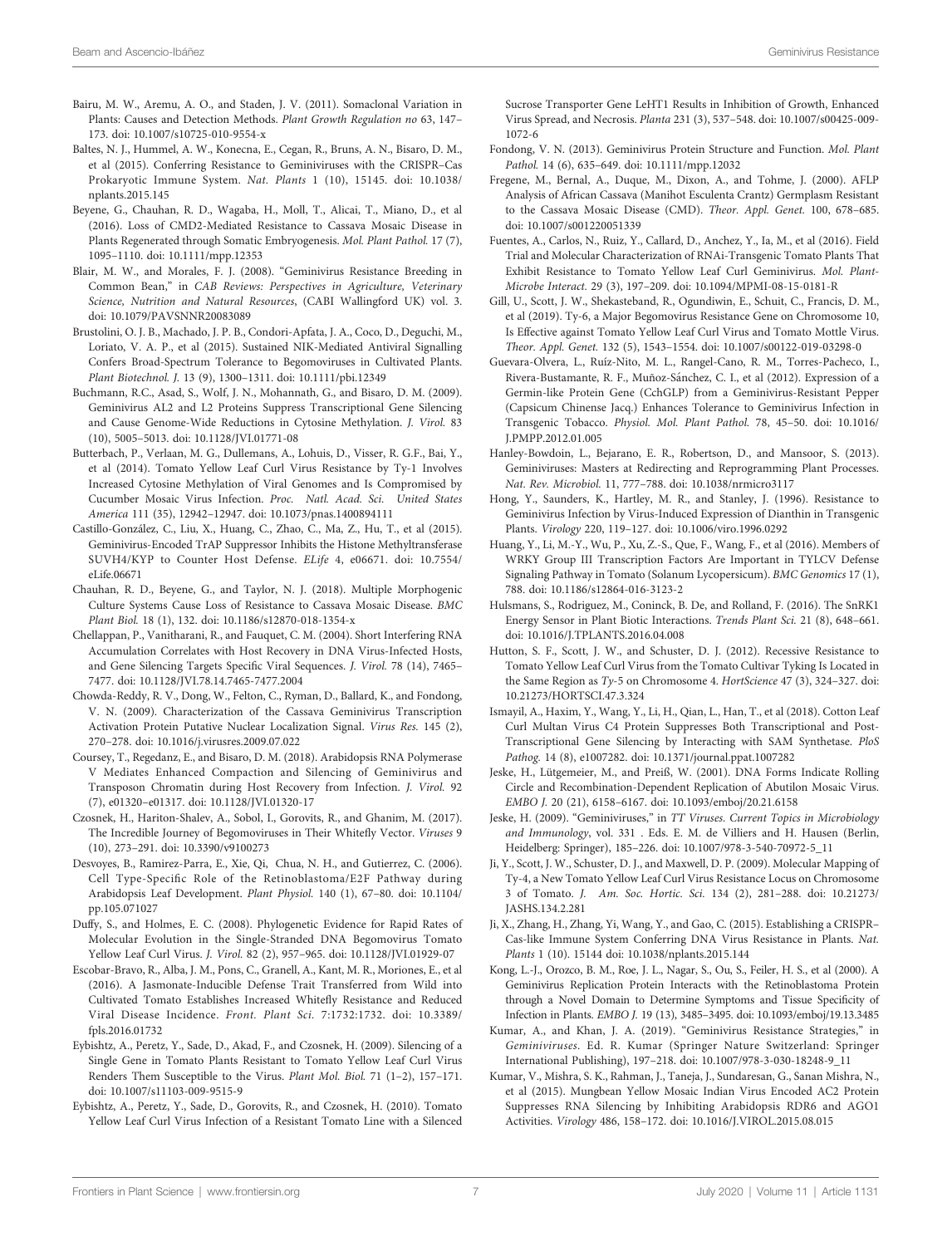- <span id="page-7-0"></span>Kumar, R.V. (2019). Plant Antiviral Immunity against Geminiviruses and Viral Counter-Defense for Survival. Front. Microbiol. 10 :1460:1460. doi: [10.3389/](https://doi.org/10.3389/fmicb.2019.01460) [fmicb.2019.01460](https://doi.org/10.3389/fmicb.2019.01460)
- Kuria, P., Ilyas, M., Ateka, E., Miano, D., Onguso, J., Carrington, J. C., et al (2017). Differential Response of Cassava Genotypes to Infection by Cassava Mosaic Geminiviruses. Virus Res. 227, 69–81. doi: [10.1016/J.VIRUSRES.2016.09.022](https://doi.org/10.1016/J.VIRUSRES.2016.09.022)
- Lam, E. (2004). Controlled Cell Death, Plant Survival and Development. Nat. Rev. 5 (4), 305–315. doi: [10.1038/nrm1358](https://doi.org/10.1038/nrm1358)
- Lapidot, M., Karniel, U., Gelbart, D., Fogel, D., Evenor, D., Kutsher, Y., et al (2015). A Novel Route Controlling Begomovirus Resistance by the Messenger RNA Surveillance Factor Pelota. PloS Genet. 11 (10), e1005538. doi: [10.1371/](https://doi.org/10.1371/journal.pgen.1005538) [journal.pgen.1005538](https://doi.org/10.1371/journal.pgen.1005538)
- Laufs, J., Traut, W., Heyraud, F., Matzeit, V., Rogers, S. G., Schell, J., et al (1995). In Vitro Cleavage and Joining at the Viral Origin of Replication by the Replication Initiator Protein of Tomato Yellow Leaf Curl Virus. Proc. Natl. Acad. Sci. United States America 92, 3879–3883. doi: [10.1073/pnas.92.9.3879](https://doi.org/10.1073/pnas.92.9.3879)
- Lee, K., and Seo, P. J. (2018). Dynamic Epigenetic Changes during Plant Regeneration. Trends Plant Sci. 23 (3), 235–247. doi: [10.1016/j.tplants.2017.](https://doi.org/10.1016/j.tplants.2017.11.009) [11.009](https://doi.org/10.1016/j.tplants.2017.11.009)
- Lee, G., Shim, H.-K., Kwon, M.-H., Son, S.-H., Kim, K.-Y., Park, E.-Y., et al (2013). A Nucleic Acid Hydrolyzing Recombinant Antibody Confers Resistance to Curtovirus Infection in Tobacco. Plant Cell Tissue Organ Culture (PCTOC) 115 (2), 179–187. doi: [10.1007/s11240-013-0357-4](https://doi.org/10.1007/s11240-013-0357-4)
- Leibman, D., Prakash, S., Wolf, D., Zelcer, A., Anfoka, G., Haviv, S., et al (2015). Immunity to Tomato Yellow Leaf Curl Virus in Transgenic Tomato Is Associated with Accumulation of Transgene Small RNA. Arch. Virol. 160 (11), 2727–2739. doi: [10.1007/s00705-015-2551-7](https://doi.org/10.1007/s00705-015-2551-7)
- León-Galván, F., De, A., Joaquín-Ramos, J., Torres-Pacheco, I., De La Rosa, A. P.B., Guevara-Olvera, L., et al (2011). A Germin-Like Protein Gene (CchGLP) of Capsicum Chinense Jacq. Is Induced during Incompatible Interactions and Displays Mn-Superoxide Dismutase Activity. Int. J. Mol. Sci. 12, 7301–7313. doi: [10.3390/ijms12117301](https://doi.org/10.3390/ijms12117301)
- Li, F., Wang, Y., and Zhou, X. (2017). SGS3 Cooperates with RDR6 in Triggering Geminivirus-Induced Gene Silencing and in Suppressing Geminivirus Infection in Nicotiana Benthamiana. Viruses 9 (9). doi: [10.3390/v9090247](https://doi.org/10.3390/v9090247)
- Liu, H., Boulton, M.II, Thomas, C. L., Prior, D. A. M., Oparka, K. J., and Davies, J. W. (1999). Maize Streak Virus Coat Protein Is Karyophyllic and Facilitates Nuclear Transport of Viral DNA. Mol. Plant-Microbe Interact. 12 (10), 894– 900. doi: [10.1094/MPMI.1999.12.10.894](https://doi.org/10.1094/MPMI.1999.12.10.894)
- Lopez-Ochoa, L., Ramirez-Prado, J., and Hanley-Bowdoin, L. (2006). Peptide Aptamers That Bind to a Geminivirus Replication Protein Interfere with Viral Replication in Plant Cells. J. Virol. 80 (12), 5841–5853. doi: [10.1128/JVI.02698-05](https://doi.org/10.1128/JVI.02698-05)
- Loriato, V. A. P., Martins, L. G. C., Euclydes, N. C., Reis, P. A. B., Duarte, C. E. M., and Fontes, E. P. B. (2020). Engineering Resistance against Geminiviruses: A Review of Suppressed Natural Defenses and the Use of RNAi and the CRISPR/ Cas System. Plant Sci. 292:110410. doi: [10.1016/j.plantsci.2020.110410](https://doi.org/10.1016/j.plantsci.2020.110410)
- Martins, L. G. C., Raimundo, G. A. S., Ribeiro, N. G. A., Silva, J. C. F., Euclydes, N. C., Loriato, V. A. P., et al (2020). A Begomovirus Nuclear Shuttle Protein-Interacting Immune Hub: Hijacking Host Transport Activities and Suppressing Incompatible Functions. Front. Plant Sci. 11:398. doi: [10.3389/fpls.2020.00398](https://doi.org/10.3389/fpls.2020.00398)
- Mathieu, O., and Bender, J. (2004). RNA-Directed DNA Methylation. J. Cell Sci. 117, 4881–4888. doi: [10.1242/jcs.01479](https://doi.org/10.1242/jcs.01479)
- Mehta, D., Stürchler, A., Anjanappa, R. B., Zaidi, S. S.-e., Hirsch-Hoffmann, M., Gruissem, W., et al (2019). Linking CRISPR-Cas9 Interference in Cassava to the Evolution of Editing-Resistant Geminiviruses. Genome Biol. 20 (1), 80. doi: [10.1186/s13059-019-1678-3](https://doi.org/10.1186/s13059-019-1678-3)
- Mej́ıa-Teniente, L., Joaquin-Ramos, A., Torres-Pacheco, I., Rivera-Bustamante, R., Guevara-Olvera, L., Rico-Garćıa, E., et al (2015). Silencing of a Germin-Like Protein Gene (CchGLP) in Geminivirus-Resistant Pepper (Capsicum Chinense Jacq.) BG-3821 Increases Susceptibility to Single and Mixed Infections by Geminiviruses PHYVV and PepGMV. Viruses 7 (12), 6141– 6151. doi: [10.3390/v7122930](https://doi.org/10.3390/v7122930)
- Mendoza-Figueroa, J. S., Kvarnheden, A., Méndez-Lozano, J., Rodríguez-Negrete, E.-A., Arreguín-Espinosa De Los Monteros, R., and Soriano-García, M. (2018). A Peptide Derived from Enzymatic Digestion of Globulins from Amaranth Shows Strong Affinity Binding to the Replication Origin of Tomato Yellow Leaf Curl Virus Reducing Viral Replication in Nicotiana Benthamiana. Pesticide Biochem. Physiol. 145, 56–65. doi: [10.1016/j.pestbp.2018.01.005](https://doi.org/10.1016/j.pestbp.2018.01.005)
- Mills-Lujan, K., and Deom, C. M. (2010). Geminivirus C4 Protein Alters Arabidopsis Development. Protoplasma 239 (1–4), 95–110. doi: [10.1007/](https://doi.org/10.1007/s00709-009-0086-z) [s00709-009-0086-z](https://doi.org/10.1007/s00709-009-0086-z)
- Mori, T., Takenaka, K., Domoto, F., Aoyama, Y., and Sera, T. (2013). Inhibition of Binding of Tomato Yellow Leaf Curl Virus Rep to Its Replication Origin by Artificial Zinc-Finger Protein. Mol. Biotechnol. 54 (2), 198–203. doi: [10.1007/](https://doi.org/10.1007/s12033-012-9552-5) [s12033-012-9552-5](https://doi.org/10.1007/s12033-012-9552-5)
- Ndunguru, J., León, L. D., Doyle, C. D., Sseruwagi, P., Plata, G., Legg, J. P., et al (2016). Two Novel DNAs That Enhance Symptoms and Overcome CMD2 Resistance to Cassava Mosaic Disease. J. Virol. 90 (8), 4160–4173. doi: [10.1128/](https://doi.org/10.1128/JVI.02834-15) [JVI.02834-15](https://doi.org/10.1128/JVI.02834-15)
- Noris, E., Vaira, A. M., Caciagli, P., Masenga, V., Gronenborn, B., and Accotto, G. P. (1998). Amino Acids in the Capsid Protein of Tomato Yellow Leaf Curl Virus That Are Crucial for Systemic Infection, Particle Formation, and Insect Transmission. J. Virol. 72 (12), 10050–10057. doi: [10.1128/JVI.72.12.10050-](https://doi.org/10.1128/JVI.72.12.10050-10057.1998) [10057.1998](https://doi.org/10.1128/JVI.72.12.10050-10057.1998)
- Noueiry, A. O., Lucas, W. J., and Gilbertson, R. L. (1994). Two Proteins of a Plant DNA Virus Coordinate Nuclear and Plasmodesmal Transport. Cell 76 (5), 925–932. doi: [10.1016/0092-8674\(94\)90366-2](https://doi.org/10.1016/0092-8674(94)90366-2)
- Okogbenin, E., Egesi, C. N., Olasanmi, B., Ogundapo, O., Kahya, S., Hurtado, P., et al (2012). Molecular Marker Analysis and Validation of Resistance to Cassava Mosaic Disease in Elite Cassava Genotypes in Nigeria. Crop Sci. 52 (6), 2576–2586. doi: [10.2135/cropsci2011.11.0586](https://doi.org/10.2135/cropsci2011.11.0586)
- Patil, B. L., and Fauquet, C. M. (2009). Cassava Mosaic Geminiviruses: Actual Knowledge and Perspectives. Mol. Plant Pathol. 10 (5), 685–701. doi: [10.1111/](https://doi.org/10.1111/j.1364-3703.2009.00559.x) [j.1364-3703.2009.00559.x](https://doi.org/10.1111/j.1364-3703.2009.00559.x)
- Patil, B. L., Kumar, L., Hema, M., Sreenivasulu, P., Kumar, P.L., and Reddy, D. V.R. (2014). Tropical Food Legumes: Virus Diseases of Economic Importance and Their Control. Adv. Virus Res. 90, 431–505. doi: [10.1016/B978-0-12-](https://doi.org/10.1016/B978-0-12-801246-8.00009-3) [801246-8.00009-3](https://doi.org/10.1016/B978-0-12-801246-8.00009-3)
- Picó, B., Díez, M. J., and Nuez, F. (1996). Viral Diseases Causing the Greatest Economic Losses to the Tomato Crop. II. The Tomato Yellow Leaf Curl Virus - A Review. Scientia Hortic. 67 (3–4), 151–196. doi: [10.1016/S0304-4238\(96\)00945-4](https://doi.org/10.1016/S0304-4238(96)00945-4)
- Raja, P., Wolf, J. N., and Bisaro, D. M. (2010). RNA Silencing Directed against Geminiviruses: Post-Transcriptional and Epigenetic Components. Biochim. Biophys. Acta (BBA) - Gene Regul. Mech. 1799 (3–4), 337–351. doi: [10.1016/](https://doi.org/10.1016/J.BBAGRM.2010.01.004) [J.BBAGRM.2010.01.004](https://doi.org/10.1016/J.BBAGRM.2010.01.004)
- Rey, M. E. C., and Fondong, V. N. (2018). "Mechanisms of Virus Resistance in Plants," in Genes, Genetics and Transgenics for Virus Resistance in Plants. Ed. B. L. Patil (Norfolk, UK: Caister Academic Press), 1–23. doi: [10.21775/](https://doi.org/10.21775/9781910190814.01) [9781910190814.01](https://doi.org/10.21775/9781910190814.01)
- Reyes, M.II, Nash, T. E., Dallas, M. M., Ascencio-Ibáñez, J.T., and Hanley-Bowdoin, L. (2013). Peptide Aptamers That Bind to Geminivirus Replication Proteins Confer a Resistance Phenotype to Tomato Yellow Leaf Curl Virus and Tomato Mottle Virus Infection in Tomato. J. Virol. 87 (17), 9691–9706. doi: [10.1128/JVI.01095-13](https://doi.org/10.1128/JVI.01095-13)
- Reyes, M.II, Flores-Vergara, M. A., Guerra-Peraza, O., Rajabu, C., Desai, J., Hiromoto-Ruiz, Y. H., et al (2017). A VIGS Screen Identifies Immunity in the Arabidopsis Pla-1 Accession to Viruses in Two Different Genera of the Geminiviridae. Plant J. 92 (5), 796–807. doi: [10.1111/tpj.13716](https://doi.org/10.1111/tpj.13716)
- Rodríguez-López, M. J., Garzo, E., Bonani, J. P., Fereres, A., Fernández-Muñoz, R., and Moriones, E. (2011). Whitefly Resistance Traits Derived from the Wild Tomato Solanum Pimpinellifolium Affect the Preference and Feeding Behavior of Bemisia Tabaci and Reduce the Spread of Tomato Yellow Leaf Curl Virus. Virology 101 (10), 1191. doi: [10.1094/PHYTO-01-11-0028](https://doi.org/10.1094/PHYTO-01-11-0028)
- Rodríguez-Negrete, E. A., Carrillo-Tripp, J., and Rivera-Bustamante, R. F. (2009). RNA Silencing against Geminivirus: Complementary Action of Posttranscriptional Gene Silencing and Transcriptional Gene Silencing in Host Recovery. J. Virol. 83 (3), 1332–1340. doi: [10.1128/JVI.01474-08](https://doi.org/10.1128/JVI.01474-08)
- Rojas, M. R., Jiang, H., Salati, R., Xoconostle-Cá, B., Sudarshana, M. R., Lucas, W. J., et al (2001). Functional Analysis of Proteins Involved in Movement of the Monopartite Begomovirus, Tomato Yellow Leaf Curl Virus. Virology 291, 110– 125. doi: [10.1006/viro.2001.1194](https://doi.org/10.1006/viro.2001.1194)
- Rojas, M. R., Macedo, M. A., Maliano, M. R., Soto-Aguilar, M., Souza, J. O., Rob, W., et al (2018). World Management of Geminiviruses. Annu. Rev. Phytopathol. 56 (1), 637–677. doi: [10.1146/annurev-phyto-080615-100327](https://doi.org/10.1146/annurev-phyto-080615-100327)
- Sade, D., Eybishtz, A., Gorovits, R., Sobol, I., and Czosnek, H. (2012). A Developmentally Regulated Lipocalin-like Gene Is Overexpressed in Tomato